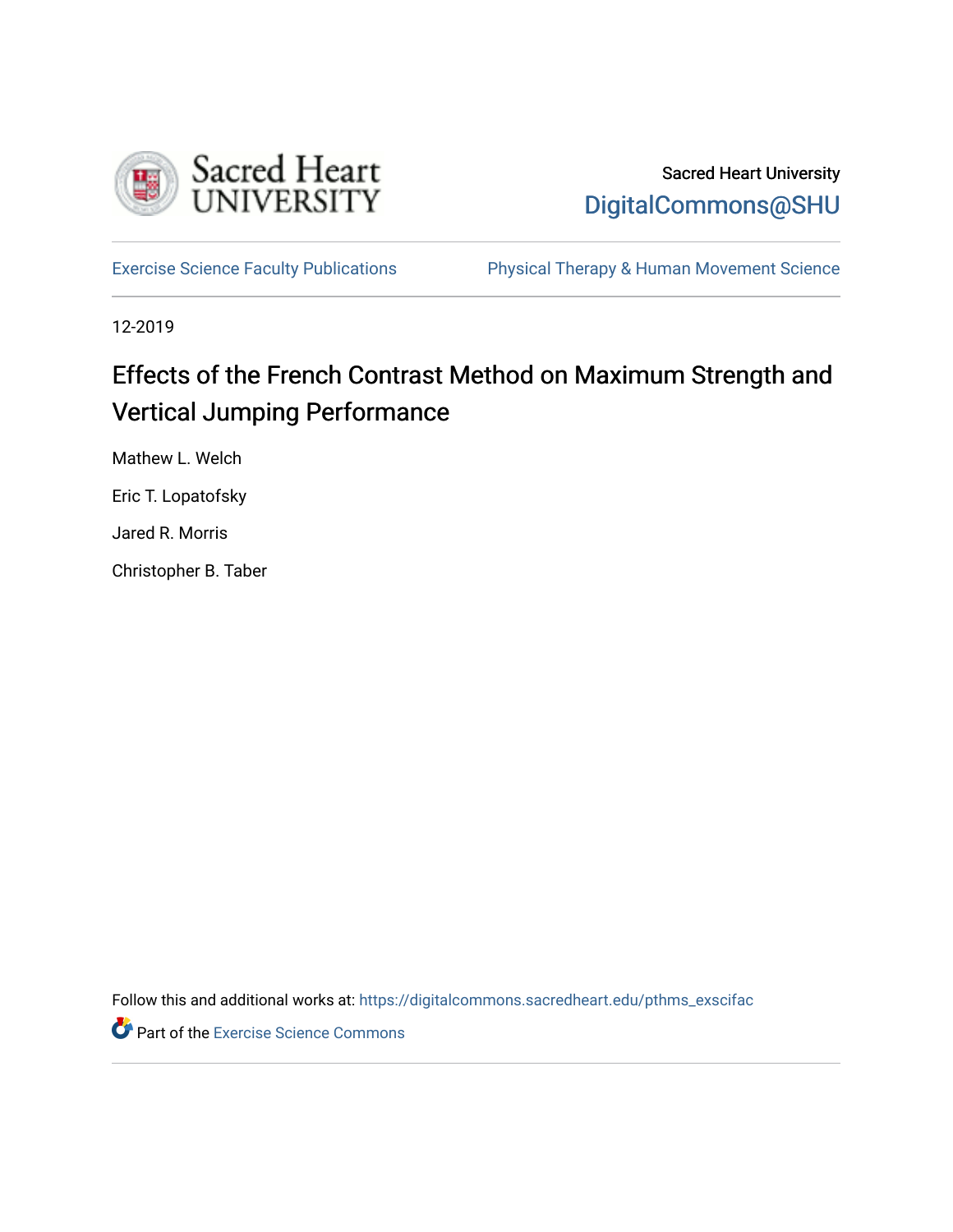## **EFFECTS OF THE FRENCH CONTRAST METHOD ON MAXIMUM STRENGTH AND VERTICAL JUMPING PERFORMANCE**

Mathew L. Welch<sup>1</sup>, Eric T. Lopatofsky<sup>1</sup>, Jared R. Morris<sup>1</sup>, & Christopher B. Taber<sup>1</sup>

<sup>1</sup>Department of Physical Therapy and Human Movement Science, Sacred Heart University, Fairfield, CT, US

**INTRODUCTION:** An athlete's ability to produce high rates of muscular force and power are two of the most important factors in sporting performance (Nuzzo et al., 2008). Variable Resistance (VR) is an advanced training method utilized to increase lower extremity strength and power (Ojeda et al., 2016). The most popular forms of VR that strength and conditioning coaches implement for power development are complex and contrast training (Alves, Rebelo, Abrantes and Sampaio, 2010). Complex training is a combination of resistance exercise followed by a matched plyometric exercise while contrast training is a set of heavy resistance repetitions followed immediately by an unloaded, explosive exercise utilizing the same movement pattern (Dietz and Peterson, 2012). Both of these training methods aim to increase the likelihood of Post Activation Potentiation (PAP) which is an increase in muscle force and rate of force development (RFD) that occurs as a result of previous activation of the muscle (Sale, 2002). French Contrast Method (FCM) was first created by French track and field coach Gilles Cometti. Anecdotally, FCM is widely utilized by strength and conditioning coaches in their programming for athletes. However, research on the effectiveness of this method is limited. One study concluded that FCM training improves vertical jumping and anaerobic conditioning to acutely enhance lower body force and power production (Hernández-Preciado et al., 2018).

Cal Dietz and Ben Peterson have reworked Cometti's original method and defined FCM as a combination of complex and contrast training methods that involves the following exercise protocol: heavy compound exercise, plyometric exercise, weighted plyometric exercise, and an assisted plyometric exercise (Dietz and Peterson, 2012). A fundamental component of the FCM proposed by Dietz and Peterson is the ability for athletes to uniquely train across the entire forcevelocity curve, which is critical for both acute and long-term athletic development. No current studies have examined the long-term training effects of the FCM proposed by Dietz and Peterson. The purpose of this study was to determine the effects of six weeks of FCM on maximum strength and jumping performance.

**METHODS**: A pre-post design was used to examine the effects of FCM on maximum strength and vertical jumping performance. A total of 10 weight-trained males volunteered to participate in this study (Age: 21.84±2.38, Height: 175.37±4.94, Body Mass: 80.6±11.11 Training Age: 4.7±2.3, one repetition maximum (1RM) Back Squat: 136.9±37.14, 1RM Trap Bar Deadlift: 189±42.85). Written informed consent was obtained from each participant prior to initial testing. A thorough explanation of all protocols, possible risks involved and the right to terminate participation at will was given. The study was approved by the University's Institutional Review Board and all procedures were in accordance with the Declaration of Helsinki. All participants reported for an initial pre-training laboratory testing session, a six-week FCM training regimen and a post-training laboratory testing session. Pre and post-testing sessions consisted of static jumps (SJ), countermovement jumps (CMJ) and 1RM testing in both the back squat and trap bar deadlift. A standardized dynamic warm up was completed prior to testing. Participants completed a total of six weeks of training using FCM. Two training sessions were performed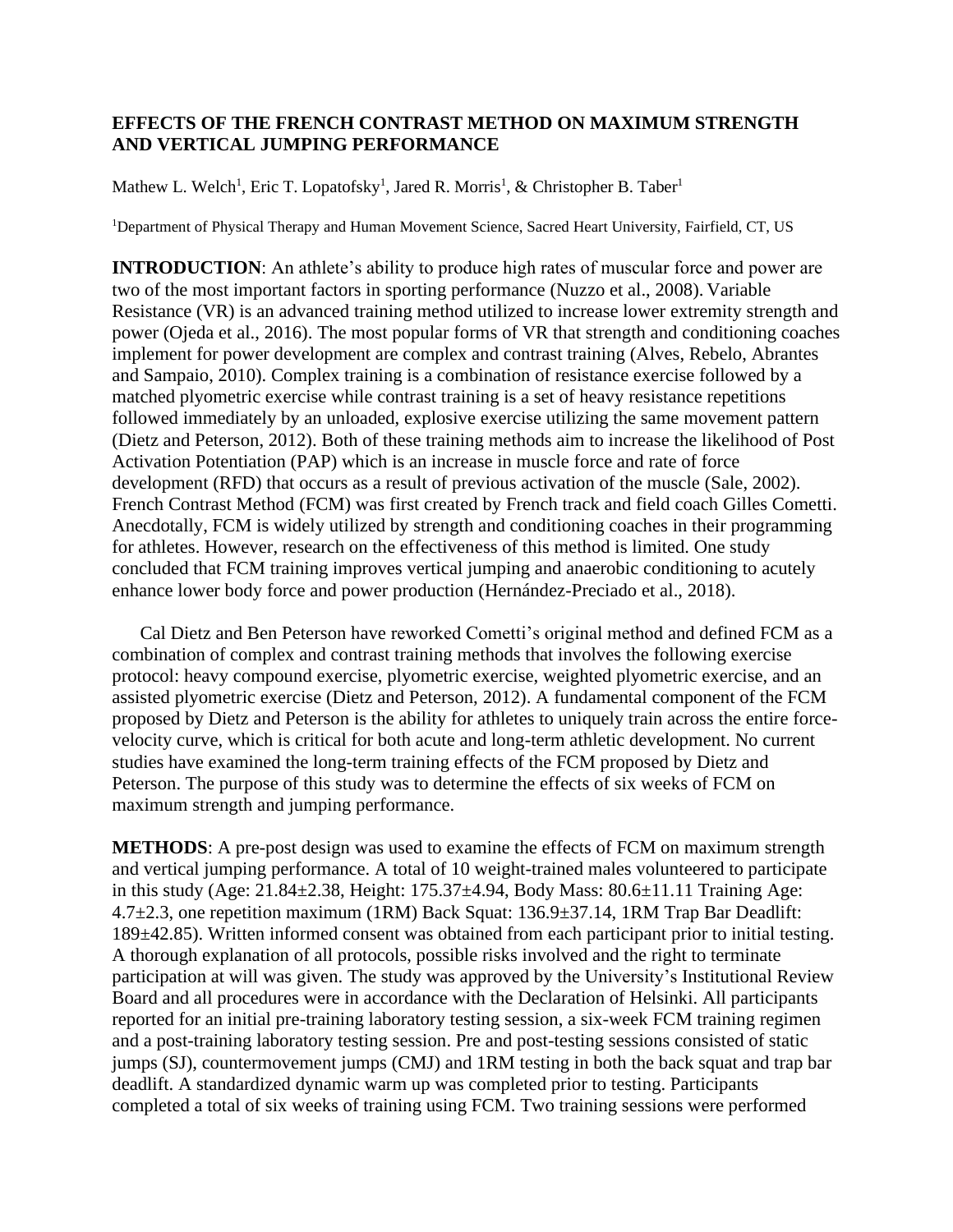each week separated by a minimum of 48 hours. Participants refrained from outside resistance training or plyometrics 24 hours before their testing and training sessions. The progressive FCM training program can be viewed in Table 1. Each FCM training session included four exercises paired in a circuit format for a total of three sets. Limited rest (10 seconds) was given between exercises and five minutes of rest was given between each set. All data for vertical jumping was collected and analyzed using FD4000 dual force plates (Force Decks, Vald Performance, Newstead, QLS, AUS) sampling at 1000Hz and the force decks software (Force decks, Vald Performance, Newstead, QLS, AUS). The following variables were analyzed to measure vertical jumping performance: jump height, peak power, peak power allometrically scaled to body mass (PPa), peak force, peak force allometrically scaled to body mass (IPFa), and peak velocity. Descriptive statistics including mean and standard deviation were calculated. Data was analyzed by using a paired samples t-test for all dependent variables. Cohen's *d* effect sizes were calculated and Hopkins classification system were used to interpret effect sizes (ES) for each dependent variable to determine the magnitude of difference between pre and post FCM training. Effect sizes were based on a scale by Hopkins of 0-0.2, 0.2-0.6, 0.6-1.2, 1.2-2.0, and 2.0+ and was interpreted as trivial, small, moderate, large and very large (Hopkins, Marshall, Batterham and Hanin 2009). Statistical significance was set at  $p \le 0.05$  for all statistical analyses. All analyses were computed using SPSS 25 (IBM, New York, NY, USA).

| <b>TABLE 1.</b> ITAILING $\alpha$ results FLOROCOL |              |                |                            |  |  |  |  |
|----------------------------------------------------|--------------|----------------|----------------------------|--|--|--|--|
| Pre-Test: SJ, CMJ, 1RMBS, 1RMTBD                   |              |                |                            |  |  |  |  |
| Weeks $1 & 2$                                      |              |                |                            |  |  |  |  |
| <b>Back Squat</b>                                  | CMJ          | Trap Bar Jumps | <b>Band Assisted Jumps</b> |  |  |  |  |
| 3 x 3 @85% 1RM                                     | 3 x 3        | @30% 1RM 3 x 3 | $3 \times 4$               |  |  |  |  |
| Weeks $3 & 4$                                      |              |                |                            |  |  |  |  |
| <b>Back Squat</b>                                  | <b>CMJ</b>   | Trap Bar Jumps | <b>Band Assisted Jumps</b> |  |  |  |  |
| 3 x 2 @87.5% 1RM                                   | $3 \times 4$ | @30% 1RM 3 x 4 | 3 x 5                      |  |  |  |  |
| Weeks $5 & 6$                                      |              |                |                            |  |  |  |  |
| <b>Back Squat</b>                                  | <b>CMJ</b>   | Trap Bar Jumps | <b>Band Assisted Jumps</b> |  |  |  |  |
| 3 x 1 @90% 1RM                                     | $3 \times 5$ | @30% 1RM 3 x 5 | 3x6                        |  |  |  |  |
| Post-Test: SJ, CMJ, 1RMBS, 1RMTBD                  |              |                |                            |  |  |  |  |

Note: All exercises were completed as (sets x reps); SJ=Static Jump; CMJ=Countermovement Jump; 1RMBS=1 Repetition Maximum Back Squat; 1RMTBD= 1 Repetition Maximum Trap Bar Deadlift.

**RESULTS**: Descriptive data and results of paired samples t-test for body mass and maximum strength variables can be found in Table 2. Statistical significance was found for all variables in Table 2. Trivial to Small ES were present (0.15-0.32) for all variables. Descriptive data and results of paired samples t-test for squat jump and countermovement jump variables can be found in Table 3. Statistical significance was found for Jump Height, Peak Power, PP, and Peak Velocity. Small to Moderate effect sizes were present (0.36-0.68). Statistical significance was found for Jump Height and Peak Velocity. Trivial to Moderate effect sizes were present (0.12- 0.78).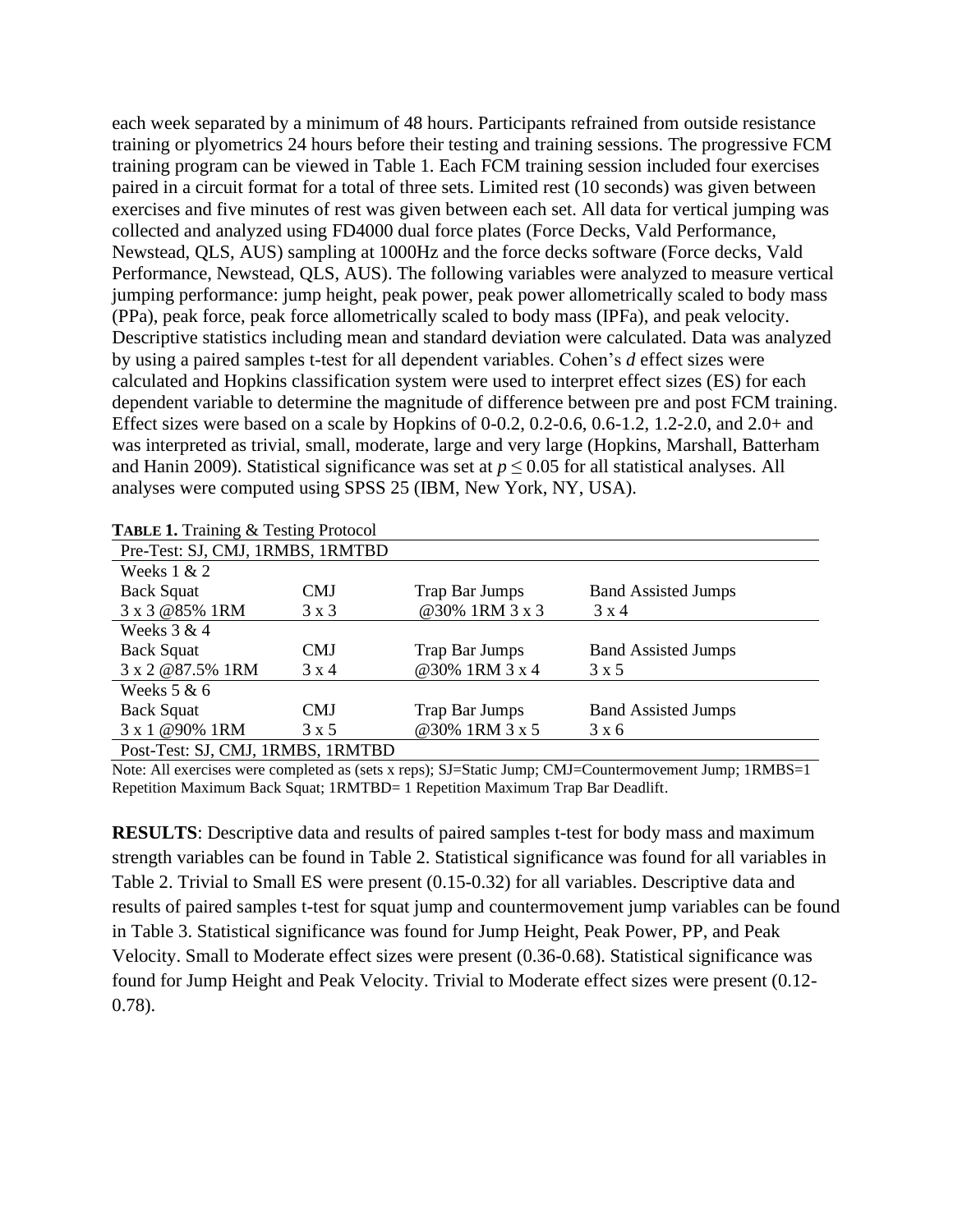| Variable             | Pre              | Post              |          | d    | Descriptor |
|----------------------|------------------|-------------------|----------|------|------------|
| BM (kg)              | $80.6 \pm 11.11$ | $+10.67$<br>82.24 | $0.014*$ | 0.15 | trivial    |
| 1RM Squat (kg)       | $136.9 + 37.14$  | 145.4<br>$+337$   | $0.001*$ | 0.24 | small      |
| 1RM TBDL (kg)        | $+42.85$<br>189. | $203.6 + 39.1$    | $0.001*$ | 0.36 | small      |
| <b>SQ/BM Ratio</b>   | $1.68 \pm 0.32$  | $1.76 + 0.3$      | $0.035*$ | 0.26 | small      |
| <b>TBDL/BM Ratio</b> | $+0.44$<br>2.35  | $+0.37$<br>2.48   | $0.006*$ | 0.32 | small      |

**TABLE 2.** Body Mass and Maximum Strength

Note: \*=*p*≤0.05. BM=Body Mass; kg=kilograms; 1RM=1 Repetition Maximum; TBDL=Trap Bar Deadlift; SQ=Squat; Descriptor indicates increase

| Variable      | Jump Type  | Pre    |            |       | Post       |          | $\boldsymbol{d}$ | Descriptor |
|---------------|------------|--------|------------|-------|------------|----------|------------------|------------|
| $JH$ (cm)     | SJ         | 33.85  | ± 4.22     | 37.6  | ± 7.35     | $0.024*$ | 0.63             | moderate   |
|               | <b>CMJ</b> | 38.34  | ± 5.86     | 41.6  | ± 7.27     | $0.015*$ | 0.49             | small      |
| PP(W)         | SJ         | 4090.7 | ± 782.3    | 4490  | ± 930.5    | $0.007*$ | 0.46             | small      |
|               | <b>CMJ</b> | 4261.8 | ± 797.7    | 4363  | ± 867.5    | 0.362    | 0.12             | trivial    |
| PPa $(W/kg)$  | SJ         | 50.08  | ± 5.71     | 54.4  | ± 7.01     | $0.007*$ | 0.68             | moderate   |
|               | <b>CMJ</b> | 52.2   | ± 5.2      | 52.9  | ± 6.38     | 0.514    | 0.12             | trivial    |
| PF(N)         | SJ         | 1756.7 | ± 247.7    | 1857  | ± 305.7    | 0.067    | 0.36             | small      |
|               | <b>CMJ</b> | 1931.6 | ± 293.4    | 2032  | ± 317.6    | 0.101    | 0.33             | small      |
| IPFa $(N/kg)$ | SJ         | 21.6   | $\pm$ 1.3  | 22.54 | ± 1.43     | 0.085    | 0.69             | moderate   |
|               | <b>CMJ</b> | 23.4   | $\pm$ 1.5  | 24.7  | $\pm$ 1.8  | 0.095    | 0.78             | moderate   |
| PV            | SJ         | 2.68   | $\pm 0.19$ | 2.8   | $\pm 0.23$ | $0.048*$ | 0.57             | moderate   |
|               | <b>CMJ</b> | 2.79   | $\pm 0.2$  | 2.88  | ± 0.22     | $0.002*$ | 0.43             | small      |

**TABLE 3.** Squat Jump and Countermovement Jump Performance

Note:\*=p≤0.05; JH=Jump Height; PP=Peak Power; PPa=Peak Power allometrically scaled to body mass; PF=Peak Force; IPFa=Peak Force allometrically scaled to body mass; PV=Peak Velocity; Descriptor indicates increase

**DISCUSSION**: The purpose of this study was to determine the effects of six weeks of FCM on maximum strength and jumping performance. Following the FCM training regimen, subjects improved both lower body maximum strength and power. Maximal strength increased absolutely and relatively in the back squat and trap bar deadlift. Additionally, subjects had increases in performance for both the SJ and CMJ. Jump height, and peak velocity increased in both SJ and CMJ types from pre to post. Peak power and peak power to body mass ratio increased for SJ only. The results of this study agree with previous literature that long-term strength training utilizing the barbell back squat improves lower body maximum strength and vertical jumping ability (Cormie et al., 2010). Weighted jumping with a trap bar has been shown to increase jump height, peak force, RFD and peak power at loads from 20-60% of 1RM (Swinton et al., 2012). Assisted jumping (10-30% reduction of BM) with the form of elastic bands reduces impact forces while improving peak acceleration and velocity, relative peak power and vertical jump height (Sheppard et al. 2011).